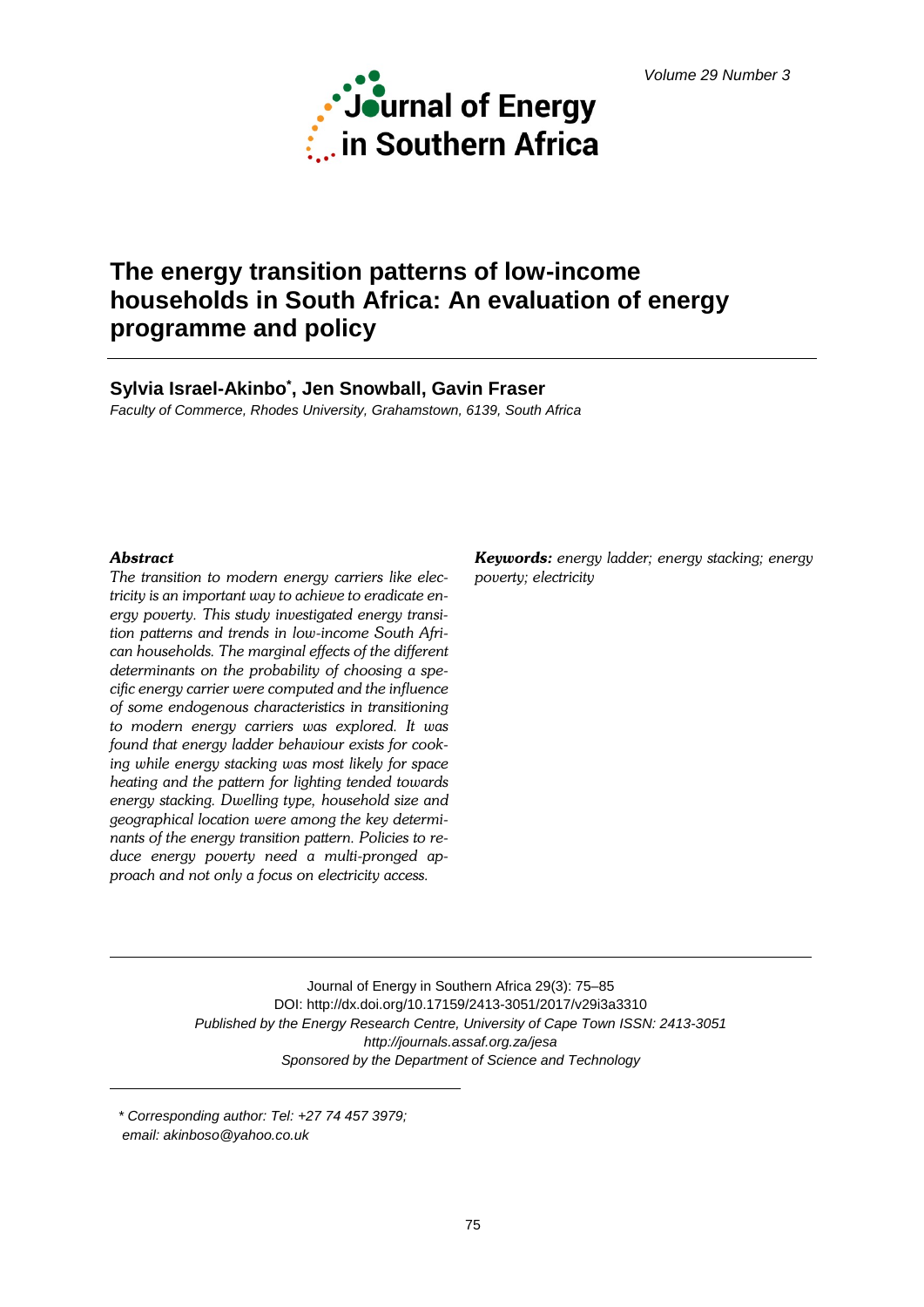#### **1. Introduction**

Energy choices have a major impact on the energy system of a country and its economic development (Joyeux and Ripple, 2007; Lay et al., 2013). If a household relies mainly on traditional fuels for cooking, space heating or lighting, economic activities may be hindered (Lay *et al.,* 2013; Liu *et al.,* 2013; Van der Kroon *et al.,* 2013). Shifting to modern energy carriers is associated with welfare improvement and is an important developmental goal to achieve, in order to eradicate energy poverty (Kowsari and Zerriffi, 2011; Liu *et al.,* 2013). Provision of electricity in developing countries is generally recognised as a necessary foundation to eradicate energy poverty.

The South African government, in addressing the electricity imbalance in the residential sector, introduced several national programmes to widen access to electricity (Department of Energy [DoE], 2013), including the National Electrification Programme and the Integrated National Electrification Programme. The main objective of these programmes was to connect to the grid rural and urban low-income houses deprived of access to electricity during the apartheid period. The programme expected that the residents of the electrified houses would switch to electricity as the main energy source for their household needs. To address affordability problems related to electricity, the Department of Minerals and Energy (DME) in 2003 launched the Free Basic Electricity (FBE) programme. This provides 50kWh of electricity per month free of charge to poor households connected to the national electricity grid (DME 2003; Inglesi-Lotz, 2010; Ruiters, 2009).

Energy transition has been conceptualised in the form of the 'energy ladder' or 'energy stacking' models (Kowsari and Zerriffi. 2011; Lee *et al.,* 2015; Van der Kroon *et al.,* 2013). The energy ladder model aligns with the economic theory of the consumer and describes a linear transition of household energy choices from a traditional energy carrier to a transitional one and then to a modern one as income improves (Hosier and Dowd, 1987; Lee *et al.,* 2015; Van der Kroon *et al.,* 2013).

The energy stacking or multiple fuel use model, on the other hand, was developed based on findings that households choose to use a combination of energy carriers on both upper and lower stages on the energy ladder as income rises or depending on their preferences or needs (Arnold *et al.,* 2006; Davis, 1998; Kowsari and Zerriffi, 2011; Lee *et al.,* 2015; Martins, 2005).

Understanding the energy choices of low-income households is important in designing suitable policies to support the transition process and targeted measures to eliminate energy poverty. The presence of energy ladder or stacking transition patterns could lead to different sets of conclusions and policy recommendations. Moreover, the few empirical studies on household energy choice and transition in South Africa do not use panel data (Davis, 1998; Madubansi and Shackleton, 2006; Uhunamure *et al.,* 2017), which among other things, enables the control of unobserved effects and explains energy choice over time.



**Blottnitz, 2010; Van der Kroon** *et al.,* **2013).**



**Van der Kroon et al., 2013).**

This study aims to investigate whether the energy transition patterns by low-income households in South Africa follow the energy ladder or energy stacking models for cooking, heating and lighting energy services. If income is the major determinant of the transition to more modern energy sources, then specific energy policy may not be needed beyond providing access. The energy transition patterns in low-income households will therefore determine whether the development of an energy policy is necessary, bearing in mind that the main goal is sustainable energy use and energy poverty alleviation. Section 2 presents the data and methods while, Section 3 provides the results and discussion, and Section 4 presents conclusions.

#### **2. Data and methods** *2.1 Data description*

The data employed for the analysis comes from the four waves of the National Income Dynamics Survey (NIDS). The survey began in 2008 (the baseline wave), with a nationally representative sample of 28 000 individuals in 7 300 households across the country. The survey is repeated every two years with the same group of households or individuals, using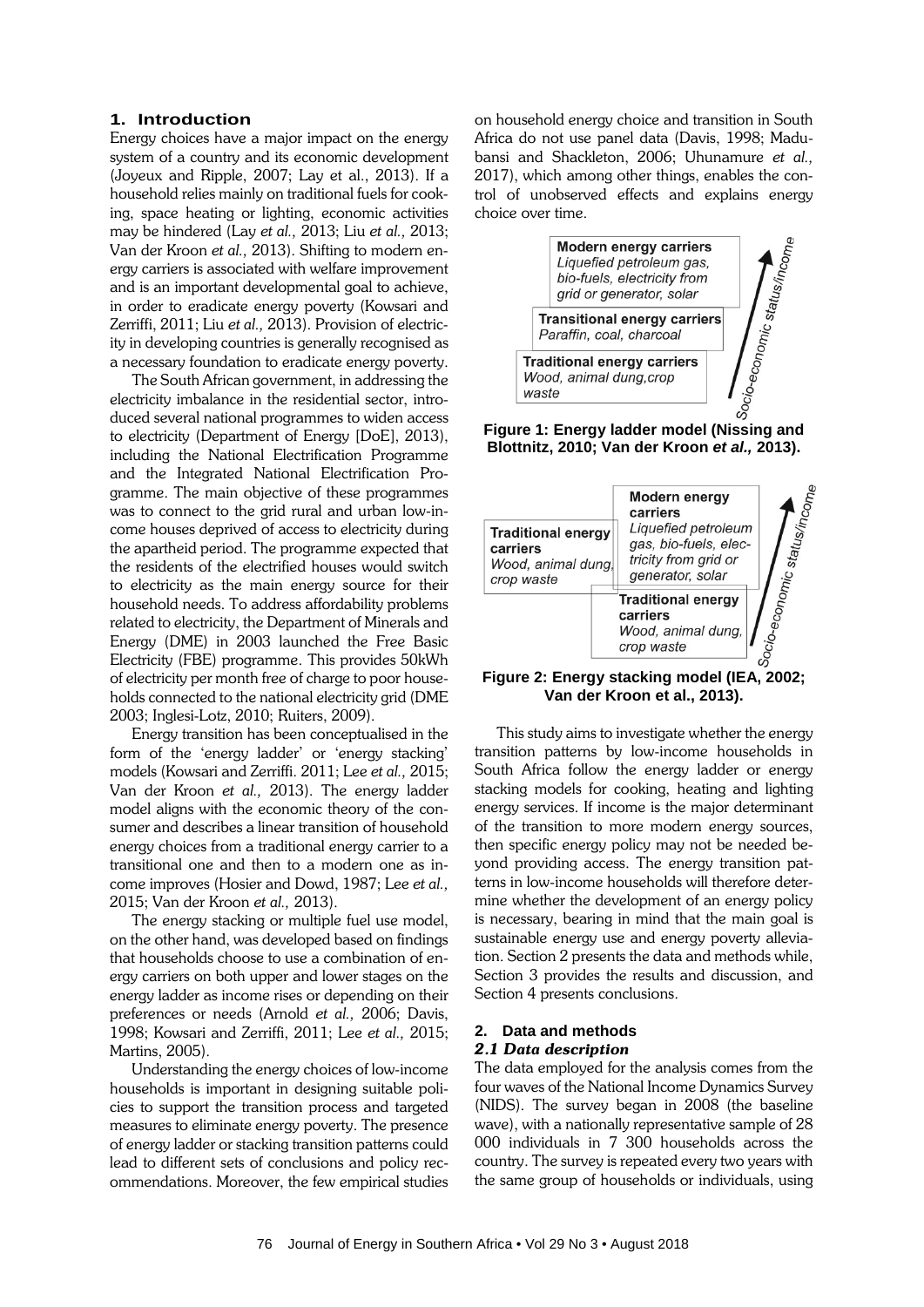a combination of household, adult, child and proxy questionnaires (Brown *et al.,* 2012; Leibbrandt *et al.,* 2009; NIDS, 2012).

#### *2.2 Model specification*

An ordered logit model, also known as the proportional odds model, is a statistical technique that takes ordering into account and the odds ratio of the event is independent of the category *j* (Greene, 2008). An ordinal logit regression considers the probability of the event and all others above it in the ordinal ranking. In other words, an ordinal logit regression is concerned with cumulative probabilities rather than probabilities for discrete categories (Agresti, 2010).

Households face choices between traditional, transitional and modern energy carriers for cooking, heating and lighting and are assumed to maximise their utility by choosing one of the energy carriers as their main energy source for the specific end-use. Following the approach of O'Connell (2005), suppose data  $(Y_i, X_{1i} \ldots X_{ki})$  for observations  $i = 1, \ldots$ , *n*, where *Y* is a response variable with C ordered categories:  $j = 1, \ldots, C$ , with probabilities,  $P(Y=$  $j$ ) =  $\pi^{(j)}$  and  $X_1 \ldots X_k$  are *k* explanatory variables and observations *Yi* are statistically independent of each other. Consider the  $C - 1$  cumulative probabilities in Equations  $1 - 3$ .

$$
Y^{(j)} = P (Y \le j) = \pi^1 + \ldots + \pi^{(j)} \text{ for } j
$$
  
= 1, ..., C - 1 (1)

$$
Y^{(j)} = P(Y \le j) = \pi^2 + \dots + \pi^{(j)} \text{ for } j
$$
  
= 2, ..., C - 1 (2)

$$
Y^{(j)} = P(Y \le j) = \pi^3 + \dots + \pi^{(j)} \text{ for } j
$$
  
= 3, ..., C - 1 (3)

The following holds for  $Y_i^{(j)} = P(Y_i \leq j)$  for each unit *i* and each category  $j = 1, \ldots, C-1$ , giving Equation 4.

$$
\log [Y_1^{(i)} / 1 - Y_1^{(i)}] = \log [P (Y_i \le j) / P (Y_i > j)]
$$
  
=  $\alpha^j - (\beta_1 X_{1i} + ... + \beta_k X_{ki})$  (4)

Assume that the observed ordinal variable *Yi* is related to the latent variable according to Equation 5.

$$
Y_i = k \text{ if } \mu_{k-1} \leq Y_i^* \leq \mu_k \text{ for } k = 1, \dots K \tag{5}
$$

The model for the cumulative probabilities is therefore given by Equation 6.

$$
Y^{(j)} = P(Y \le j) = \frac{exp[\alpha j - (\beta 1X1i + ... + \beta kXki)]}{1 + exp[\alpha j - (\beta 1X1i + ... + \beta kXki)]}
$$
(6)

The intercept terms must be  $\alpha^{(1)} < \alpha^{(2)} < \ldots < \alpha^{(C-1)}$ , to guarantee that  $Y^{(1)} \leq Y^{(2)} \leq \ldots \leq Y^{(C-1)}$ . The parameters α, called thresholds are in increasing order  $(\alpha^{(1)} < \alpha^{(2)} < \ldots < \alpha^{(C-1)}), \beta_1, \ldots, \beta_k$  are the same for each value of *j*. This is good for the parsimony of the model because it means that the effect of an explanatory variable on the ordinal response is described by one parameter (Agresti, 2010).

In the case of three ordered categories, Equation 6 simplifies to Equations 7–9.

$$
P(Y = 1) = \frac{1}{1 + exp(\beta 1X1i - k1)}
$$
\n(7)

$$
P(Y = 2) = \frac{1}{1 + \exp(\beta 1X1i - kz)} - \frac{1}{1 + \exp(\beta 1X1i - kt)} \tag{8}
$$

$$
P(Y = 3) = 1 - \frac{1}{1 + \exp(\beta 1 X 1 i - k 2)}
$$
(9)

By maximum likelihood, estimates for  $\alpha$  and  $\beta$  can be obtained. The likelihood function for each i<sup>th</sup> observation can be expressed as Equation 10.

$$
\ell_{i} (\alpha, \beta) = 1[Y_{i} = 0] \log[\Lambda(\alpha_{1} - X_{1}\beta)] + [Y_{i} = 1] \log [\Lambda(\alpha_{2} - X_{1}\beta) - \Lambda(\alpha_{1} - X_{1}\beta)] + [Y_{i} = 1] \log[1 - \Lambda(\alpha_{3} - X_{1}\beta)]
$$
(10)

The parameters for an ordered logit model can be difficult to interpret, therefore, reporting marginal effects after an ordered logistic regression can make the results more understandable (Greene, 2008; Long and Freese, 2014). The marginal effects for the present study were calculated at the mean values in a covariate model showing how  $P(Y=1)$  changes as the variables changes from 0 to 1, holding all other variables at their means, i.e., the marginal effect approximates how much the dependent variable is expected to increase or decrease for a unit change in an explanatory variable so that the effect is presented on an additive scale (Buis, 2010). The marginal effects are derived by taking the partial derivatives of Equations 7, 8 and 9 and Equations 11, 12 and 13 are obtained.

$$
\partial Pr (Y=0|X) / \partial X_k = -\beta_k \lambda (\alpha_1 - X\beta); \qquad (11)
$$

$$
\partial Pr (Y = j/X) / \partial X_k = \beta_k [\lambda (\alpha_{j-1} - X\beta) - \lambda (\alpha_3 - X\beta)], \text{ for } 0 < j < 3; \text{ and}
$$
 (12)

$$
\partial \Pr (Y = 3/X) / \partial X_k = \beta_k \lambda (\alpha_3 - X\beta) \tag{13}
$$

The predicted probabilities are estimated as in Equations 14, 15 and 16.

$$
P (Y_{\text{1}} \text{ ordinal} = 'less preferred')= P (S + u \leq \text{1})
$$
 (14)

$$
P (Y_{\text{1}}\text{ ordinal} = \text{`moderately preferred'})
$$
\n
$$
= P (\text{1} < S + u \leq \text{1} < 2) \tag{15}
$$

#### 77 Journal of Energy in Southern Africa • Vol 29 No 3 • August 2018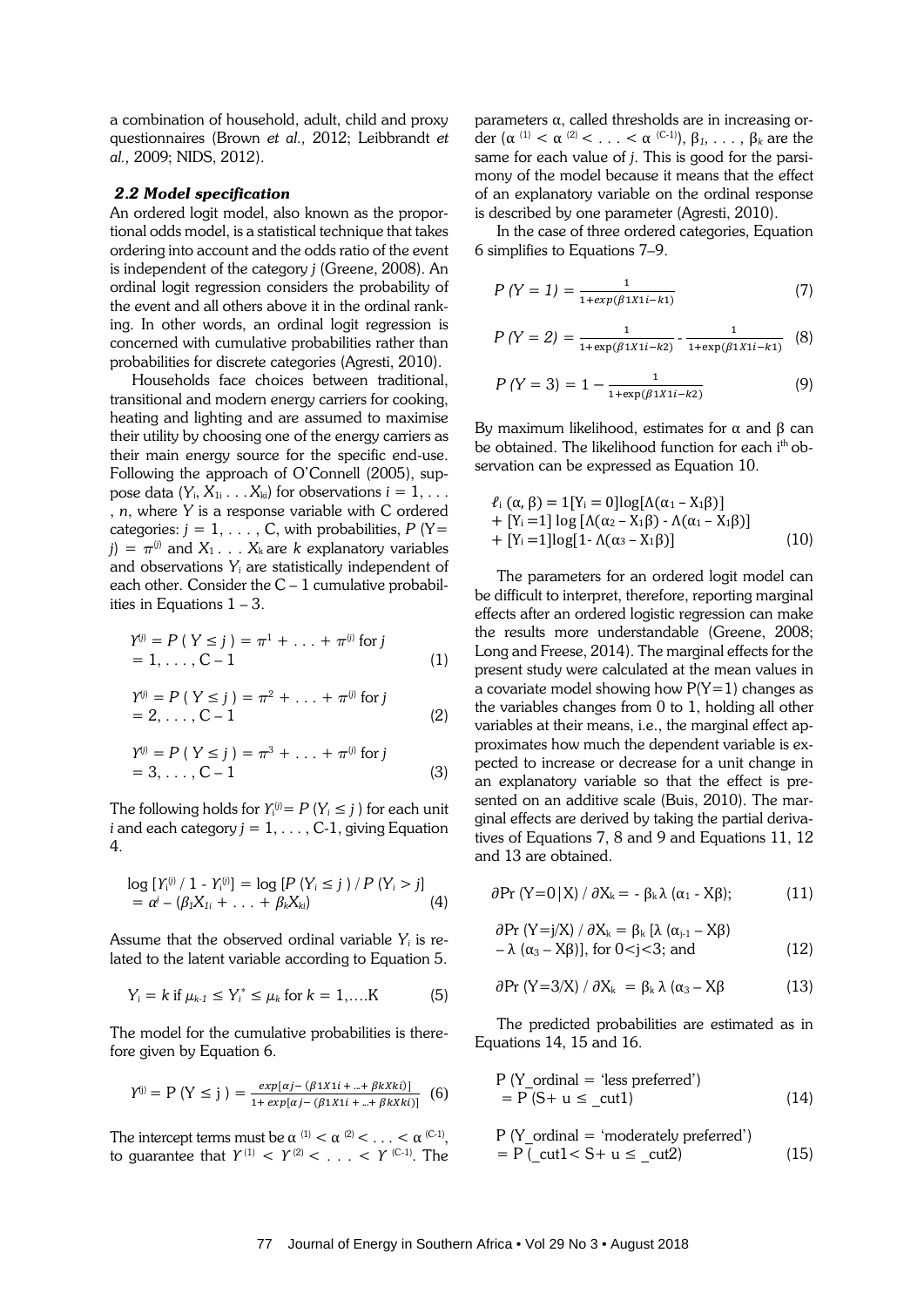$$
P (Y_{\text{1}}\text{ ordinal} = 'most preferred')= P (\text{16})(16)
$$

In which the basic equation is written according to Equation 17.

$$
Pr(Y = j | X) = F(\hat{T}_j - X_i \hat{\beta}) - F(\hat{T}_{j-1} - X_i \hat{\beta})
$$
 (17)

Based on the assumptions of the 'energy ladder', modern energy carriers should be the source most preferred (being on top of the ladder) by the lowincome households for cooking, heating and lighting. Transitional energy carriers are assumed to be moderately preferred, being in the middle of the ladder, while traditional energy carriers will be less preferred because they are at the bottom of the ladder.

#### *2.3 Procedures and technique of analysis*

The description of low-income households for the allocation of FBE is households where the gross monthly income of all the members of the household does not exceed two old age pensions (DME, 2003). The dataset for low-income households from the NIDS study contained 10 804 observations. A balanced panel data model was used for the analysis to track the energy transition of the low-income households. A panel is said to be balanced if it had the same time or periods,  $t = 1 ... T$ , for each crosssectional observation (Hsiao, 2014). A balanced panel dataset will contain all elements observed in all period allowing an observation of the same household across the years of survey. An average observation of 760 low-income households was used for the analysis.

The independent variables or the endogenous characteristics to be used were first tested for multicollinearity. (See the supplementary information for the description and measurement. 1 ) The independent variables include income, age, gender, rurality, household size and dwelling type. The variable 'Year' is also included as part of the independent variables. The variance inflation factor (VIF) and tolerance value were used to detect whether multi-collinearity existed among the variables. A variable whose VIF value is greater than 10 or the tolerance value is lower than 0.1 means that there is a linear combination of other independent variables and thus may merit further investigation (Gujarati and Porter, 2009). The test result shows that the VIF for each independent variable is less than 1.5 and the tolerance value ranges from 0.7 to 0.9. Multi-collinearity, is as such, not a threat for the regression analysis.

#### **3. Results and discussion**

The sample households used different types of energy carriers for their cooking, heating and lighting. Modern energy carriers include electricity from the grid, gas, solar energy and electricity from a generator. Transitional energy carriers comprise paraffin and coal, while traditional energy carriers include animal dung and wood. A definition of the different energy choices by South African low-income households for cooking (Panel 1), heating (Panel 2) and lighting (Panel 3) from 2008 to 2014 is given in terms of Figure 3.





**(b)**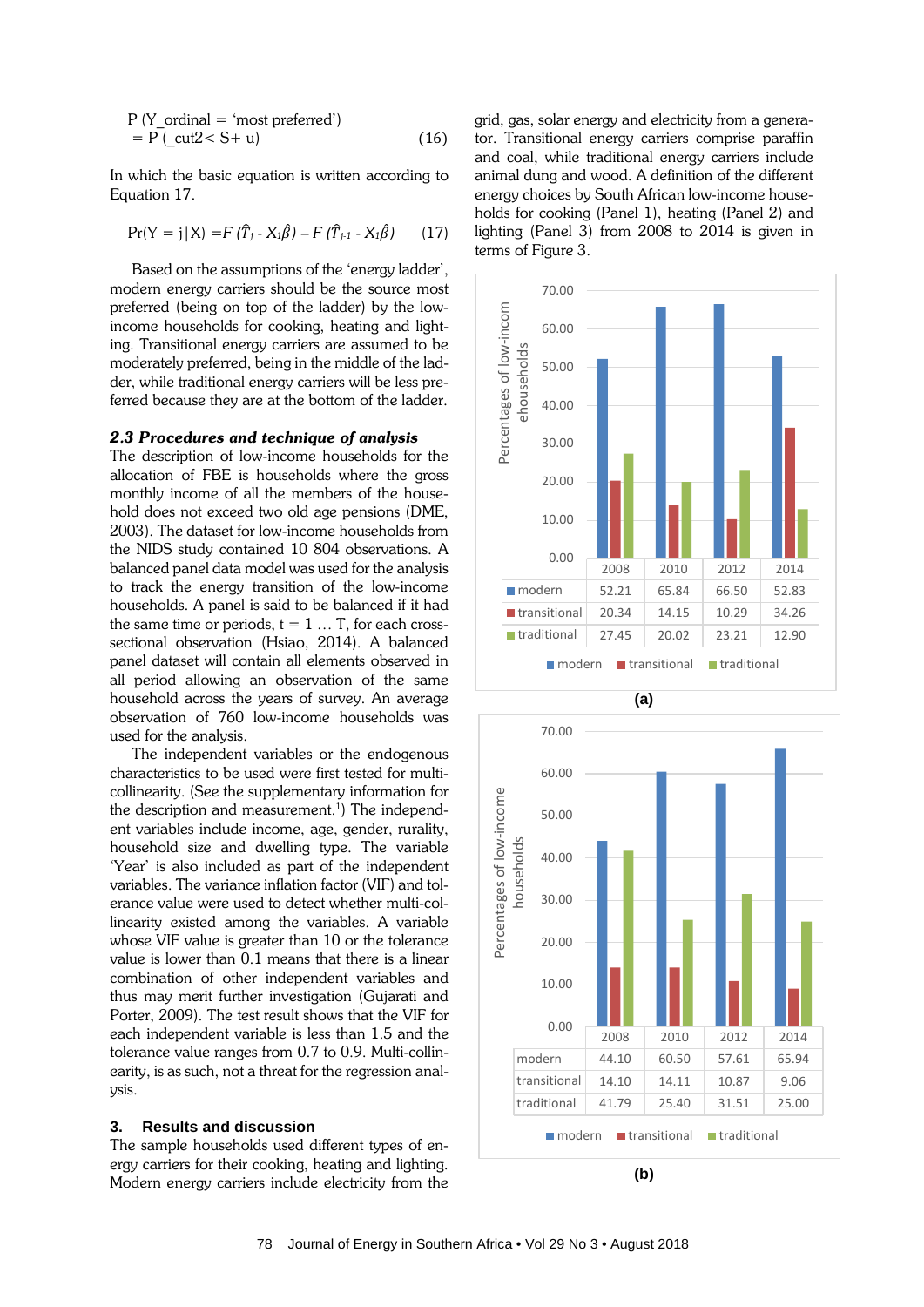

## **Figure 3: Energy choices for cooking heating and lighting, where (a), (b) and (c) = Panels 1, 2 and 3 of cooking, heating and lighting respectively.**

The use of modern energy for cooking was predominant across the waves. Wave 3, year 2012, had the highest percentage (67%) of low-income households using modern energy carriers. There was, however, a sharp increase in the use of transitional energy carriers, from 10% in 2012 to 34% in 2014. This could mean that substitution of modern energy for transitional energy occurs because of an increase in the price of modern energy carriers, forcing a change in energy choice. Traditional energy carriers in 2014 were used in a small percentage of households (13%) as the main energy source for cooking.

Modern energy carriers for space heating were the most common across the waves, with 2014 recording the highest proportion (66%) for low-income households. In the same year, households used fewer of the transitional energy carriers for space heating, in 9% of cases, compared with other waves. These trends illustrate energy substitution strategies in which modern energy carriers become increasingly used for space heating. More households (42%) used traditional energy carriers for space heating in 2008 than in other years but the use of modern energy carriers for space heating in the same year was relatively low (44%). The use of transitional energy carriers for space heating appeared to be phased out.

The use of traditional energy carriers for lighting doesn't feature, and as such, no case of the households across the waves was observed. The use of modern energy carriers for lighting was predominant across the four waves and increasingly so: by 2014 the largest percentage (84%) ever of households was using this source. The use of candles for lighting seems to be phased out as the number of households using candles for lighting declines. Transitional energy carriers for lighting were no longer often used by households.

# *3.1 Marginal effects for energy choice for cooking*

The marginal effects after ordered logistic regression with respect to cooking are shown in Table 1. These provide the amount of change in *Y* that will be produced by a unit change in  $X_k$  holding other independent variables constant at their reference points. The reference point for dwelling type is modern dwelling, gender – female, geographical location – urban and household size – small (1–4 persons). Income and age are set at their means, which are respectively – ZAR 825.88 (per month) and 50.82 years. For the 'year' variable, Stata (a statistical software that enables users to analyse, manage, and produce graphical visualisations of data) sets a mean for 2010, 2012 and 2014.

All of the following independent variables are expected to have negative signs for traditional and transitional energy carriers holding other independent variables constant at the reference points. This will be the case for all situations considered. For gender, rurality, household size, and dwelling type, it is expected that the marginal effect will be that lowincome households with a female household respondent, in an urban settlement, having a small household size and living in a modern dwelling will make less use of traditional and transitional energy carriers for cooking and heating. For lighting, it is expected that the marginal effect will be that lowincome households with a female household respondent, in an urban settlement, having a small household size and living in a modern dwelling are expected to use few candles plus transitional energy carriers. The expected signs are presumed to be negative, knowing that health and safety risks are associated with traditional or transitional energy carriers and candles compared with modern energy carriers (Kowsari and Zerriffi, 2011; Swart and Bredenkamp, 2012).

Age is an ambiguous variable as it is unknown *a priori* if it positively or negatively influenced household energy choice for cooking and heating. For household income, the *a priori* expectation with respect to the sign is also ambiguous, depending on which energy transition model holds (energy ladder or energy stacking).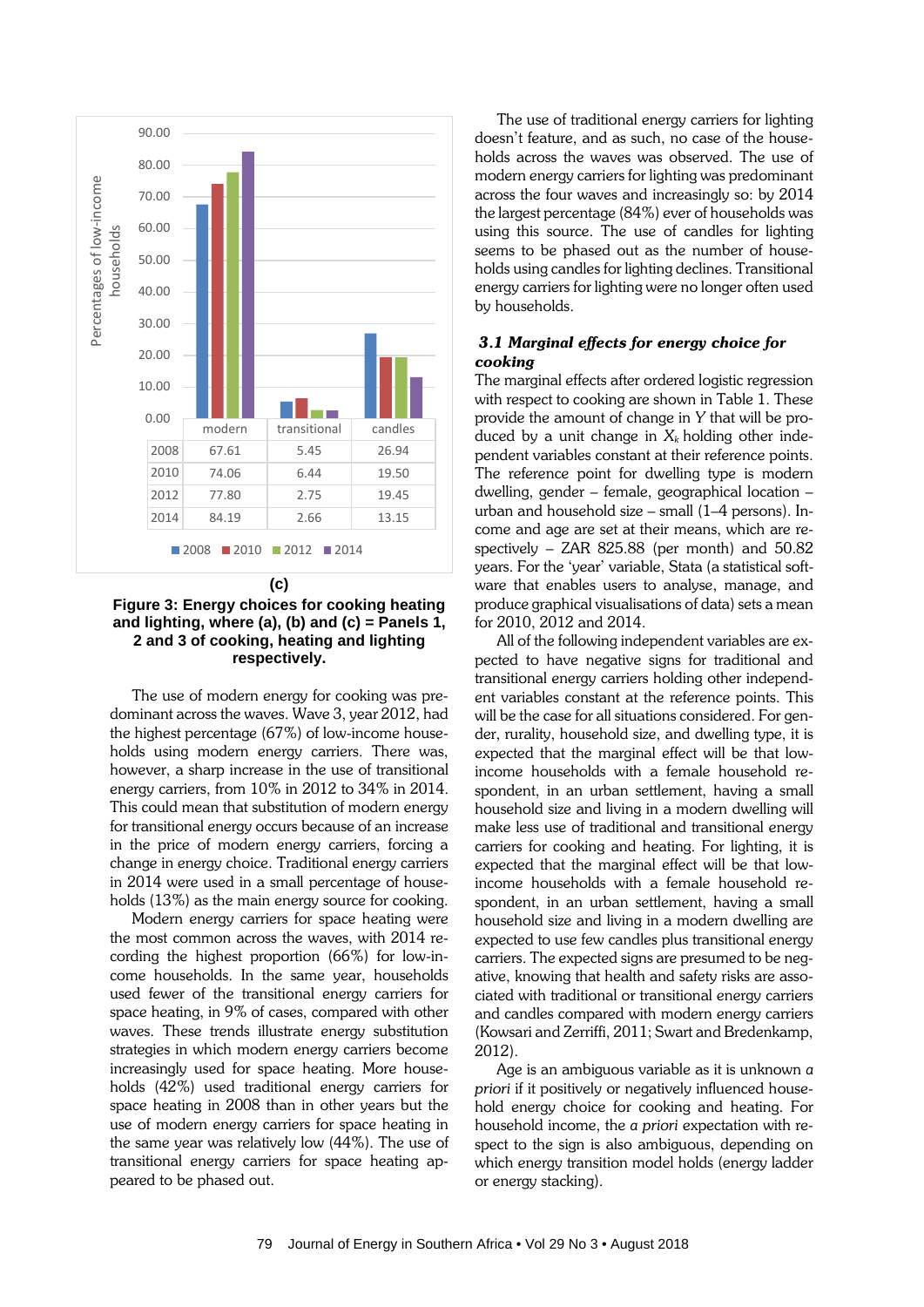For the 'year' variables, it is expected that lowincome households in 2010, 2012, and 2014 will use less traditional or transitional energy carriers than they did in the base year 2008 for their cooking and heating. For lighting, it is expected that low-income households in 2010, 2012, and 2014 will use fewer candles.

Furthermore, the *a priori* expectations of each independent variable for a modern energy carrier is different from those for traditional and transitional energy carriers. Thus, for gender, rurality, household size, and dwelling type, a positive sign is expected. Therefore, the marginal effect is expected to be that low-income households with a female household respondent, in an urban settlement, having a small household size, and in a modern dwelling are more likely to use modern energy carriers for their cooking, heating, and lighting. Positive signs are expected for modern energy carrier usage because it impacts on human well-being by reducing the health and safety risks associated with traditional or transitional energy carriers (Kowsari and Zerriffi, 2011; Swart and Bredenkamp, 2012). The use of modern energy carriers could decrease time budget constraints on household members particularly women and children, increase labour productivity, and improve gender inequality and literacy (Howells *et al,* 2003; Swart and Bredenkamp, 2012).

Household income and age may be either positive or negative, as with the *a priori* expectations for traditional and transitional energy carriers.

Finally, for the 'year' variable, low-income households in 2010, 2012, and 2014 are hypothesised to have positive signs for modern energy carriers. The marginal effect is expected to be that lowincome households are more likely to use modern energy carriers for cooking, heating, and lighting in 2010, 2012, and 2014 than was the case in the base year 2008.

In the interpretation of the results, household income is an important variable, as it determines the energy consumption for low-income households. Therefore, if low-income households move up the energy ladder as their income increase, the 'energy ladder' model is confirmed. This is assessed if income is statistically significant in relation to a household's decision concerning the energy choices for cooking, heating and lighting, holding other variables constant. From a policy point of view, if income were the major determinant of a complete transition to modern energy sources, the implication is that energy transition will take place automatically as household income increases, thus reducing energy poverty. Beyond providing access, specific energy policy may not be needed.

The 'energy stacking' model, on the other hand, hypothesises that households continue to use a mixture of energy sources, even if their income increases. Therefore, if income is not statistically significant in relation to the household's decision concerning energy choices for cooking, heating, and lighting, this may provide support for the 'energy stacking' model. In this case, one cannot assume that an increase in household income will automatically result in a transition to cleaner and more efficient modern carriers, in which case more specific energy policies may be needed. The marginal effects with respect to cooking energy service are presented in Table 1.

Real income is statistically significant for both traditional and modern energy carriers at the 10% level of significance. This result has partly confirmed an 'energy ladder' behaviour with respect to cooking. The implication is that as real income rises, there is transition up the energy ladder for the choice of energy source for cooking. Therefore, households initially using a traditional energy source for cooking

|                                                                                                | Marginal effects for trad-    | Marginal effects for        | Marginal effects for  |
|------------------------------------------------------------------------------------------------|-------------------------------|-----------------------------|-----------------------|
|                                                                                                | <i>itional energy carrier</i> | transitional energy carrier | modern energy carrier |
| Real income                                                                                    | $-5.44e-05$                   | $-2.97e-05$                 | 8.42e-05*             |
| Dwelling type (modern)                                                                         | $-0.1807***$                  | $-0.0735***$                | $0.2542***$           |
| Age                                                                                            | 8.09e-05                      | $4.42e-04$                  | $-0.0012$             |
| Gender (female)                                                                                | $-0.0107$                     | $-0.0057$                   | 0.0164                |
| Rurality (urban)                                                                               | $-0.2043***$                  | $-0.1055***$                | $0.3099***$           |
| Household size (small)                                                                         | $-0.1086**$                   | $-0.0440**$                 | $0.1526***$           |
| Year (2010)                                                                                    | $-0.0685**$                   | $-0.0413**$                 | $0.1101**$            |
| Year (2012)                                                                                    | $-0.0959***$                  | $-0.0599***$                | $0.1559***$           |
| Year (2014)                                                                                    | $-0.0947***$                  | $-0.0598***$                | $0.1546***$           |
| T-statistics in parentheses: * significant at 10%; ** significant at 5%; *** significant at 1% |                               |                             |                       |

# **Table 1: Marginal effects for energy choice for cooking.**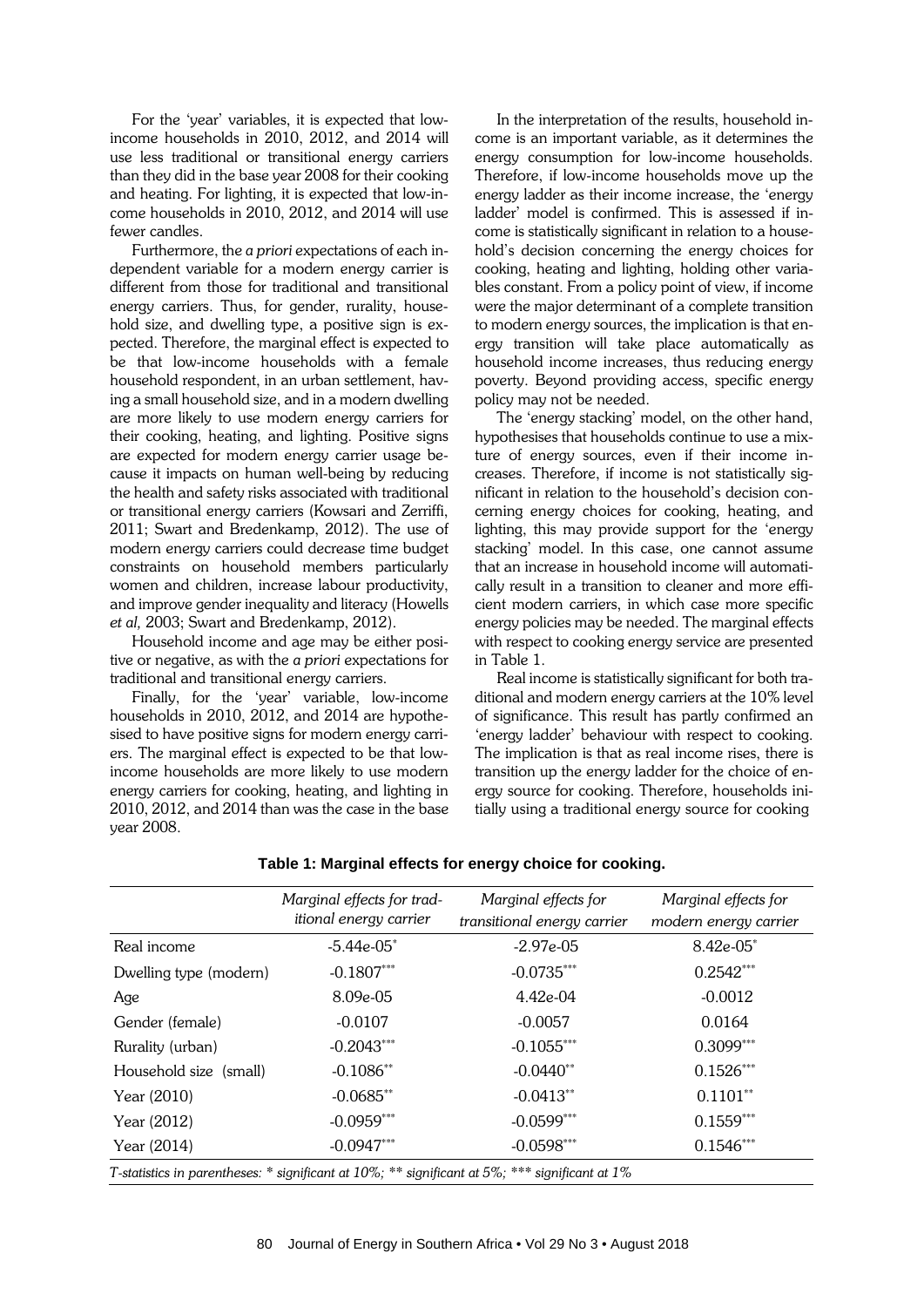will switch automatically to a transitional or a modern energy carrier as their income rises.

Dwelling type (modern), rurality (urban) and household size (small) have negative signs and are statistically significant at 1, 1 and 5 percent level of significance respectively for traditional and transitional energy carriers. For dwelling type, for example, low-income households living in modern dwellings are 10% less likely to use traditional energy carriers and 8% less likely to use transitional energy carriers for cooking than their counterparts living in non-modern dwellings. For a modern energy carrier, the sign for modern dwelling type is positive; therefore, low-income households living in modern dwellings are 19% more likely to use a modern energy carrier than low-income households living in traditional or informal dwellings for their cooking. Thus, the expectation that a modern dwelling enhances the probability of choosing a modern energy carrier for cooking was substantiated, even when income was held constant.

For rurality, urban low-income households are 15% less likely to use traditional energy carriers and 11% less likely to use transitional energy carriers for cooking than rural low-income households. For the modern energy carrier, the sign for urban is positive. In consequence, urban low-income households are 27% more likely to adopt a modern energy carrier for cooking compared with rural low-income households.

For household size, small low-income households are 5% less likely to use a traditional energy carrier for cooking than their larger counterparts. Small low-income households are 5% less likely to use a transitional energy carrier for cooking than larger low-income households. For modern energy carriers, the sign for small household size is positive. It implies that small low-income households are 10% more likely to use modern energy carriers for cooking than their larger counterparts, even holding income and location constant.

The 'year' variables, 2010, 2012 and 2014 have negative signs for traditional and transitional energy carriers. The implication is that in 2010, 2012 and 2014, low-income households were respectively 3%, 4% and 4% less likely to use traditional energy carriers for cooking than in 2008. Low-income households were 3% less likely to use transitional energy carriers for cooking in 2010, 4% less likely in 2012 and 2014 than in 2008. For the modern energy carrier, however the signs for 2010, 2012 and 2014 were positive. This implies that low-income households were 6% more likely to use modern energy carriers for cooking in 2010 than in 2008 and 8% more likely in 2012 and 2014 than in 2008. South Africa, therefore recorded progress in terms of improving the use of modern energy sources.

The study further analysed the predicted probabilities of the low-income households for the choice of energy for cooking to see their probability of preference and to determine if the result of the logistic regression makes sense. The predicted probabilities for energy choice for cooking are presented in Table 2.

**Table 2: Predicted probabilities for energy choice for cooking**

|                                                | 95% confidence interval |
|------------------------------------------------|-------------------------|
| $Pr(y=1=less preferred)$<br>x: 0.1826          | [0.1531, 0.2120]        |
| $Pr(y=2=moderately pre-$<br>ferred   x: 0.1803 | [0.1504, 0.2102]        |
| $Pr(y=3=most preferred)$<br>x: 0.6371          | [0.5987, 0.6755]        |

The interpretation of the result was that there was a 64% probability of the choice of modern energy carriers being most preferred for cooking by low-income households, holding other variables constant at their reference points. There was also 18% probability that low-income households would choose transitional energy carriers, which was a moderately preferred energy choice for their cooking, holding other variables in the model constant at their reference points. There was, lastly, 18% probability that the low-income households would choose the option of traditional energy carriers for cooking, which was a less preferred option, holding other variables in the model constant at their reference points. This conforms to expectations.

#### *3.2 Marginal effects for energy choice for heating*

Table 3 presents the marginal effects after ordered logistic regression with respect to heating energy service.

Real income was not a statistically significant determinant of household energy choice for heating, therefore even if household income rose, the switch to modern energy sources would not be automatic, as explained by the energy ladder theory. Other variables such as being in a modern dwelling type, located in an urban area and having a smaller household size all increased the probability of using a modern energy source for heating, and were statistically significant at the 1, 1 and 5 percent level of significance respectively.

For dwelling type, low-income households living in modern dwellings were 18% less likely to use a traditional energy carrier, 8% less likely to use transitional energy carrier for heating, and 27% more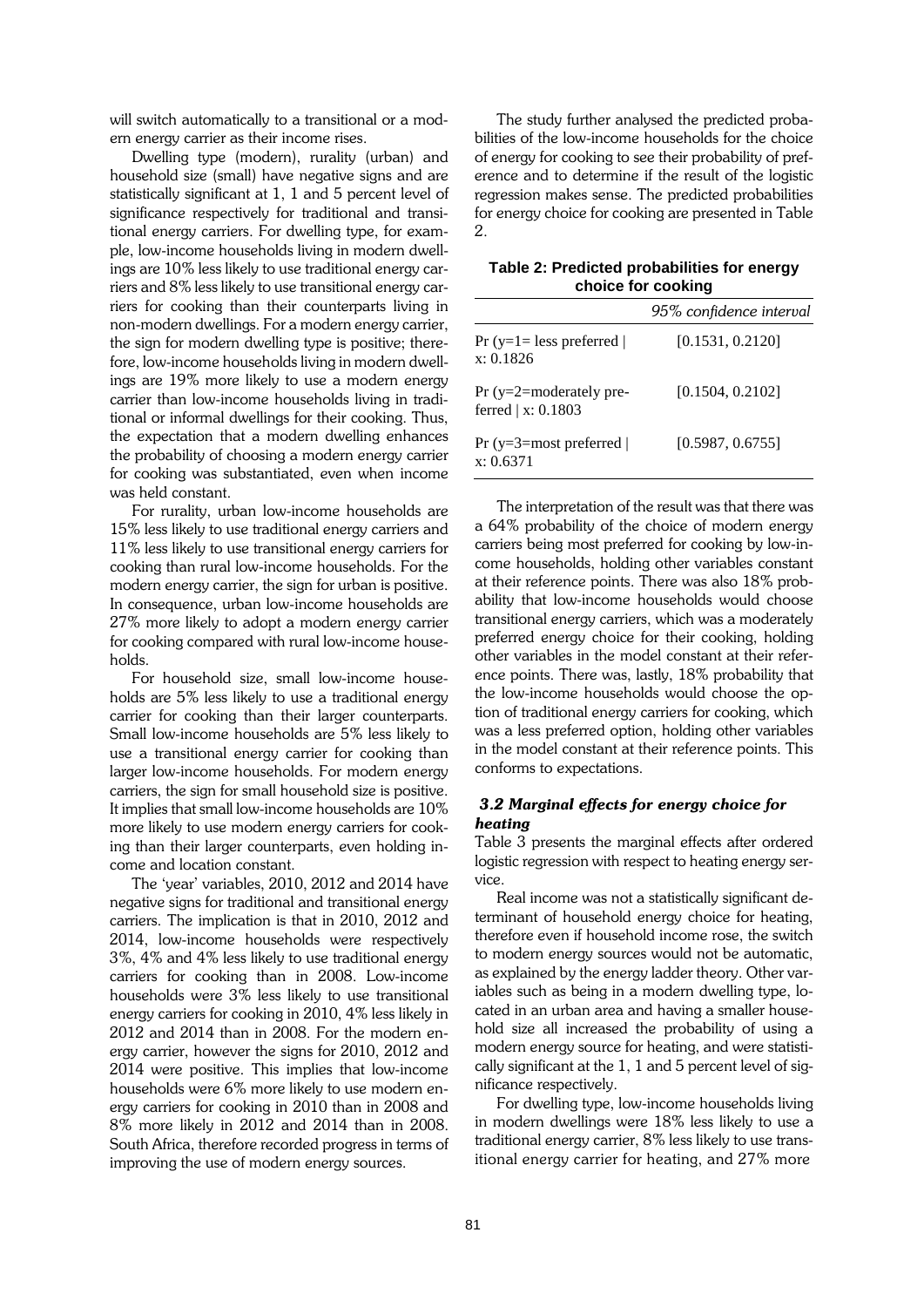|                                                                                                | Marginal effects for trad-<br>itional energy carrier | Marginal effects for trans-<br>itional energy carrier | Marginal effects for<br>modern energy carrier |
|------------------------------------------------------------------------------------------------|------------------------------------------------------|-------------------------------------------------------|-----------------------------------------------|
| Real income                                                                                    | $-2.98e-05$                                          | $-2.33e-0.5$                                          | 5.32e-05                                      |
| Dwelling type (modern)                                                                         | $-0.1846***$                                         | $-0.0876***$                                          | $0.2723***$                                   |
| Age                                                                                            | 0.0007                                               | 0.0005                                                | $-0.0013$                                     |
| Gender (female)                                                                                | 0.0086                                               | 0.0069                                                | $-0.0156$                                     |
| Rurality (urban)                                                                               | $-0.2047***$                                         | $-0.0916***$                                          | $0.2964***$                                   |
| Household size (small)                                                                         | $-0.0711$ <sup>**</sup>                              | $-0.0462**$                                           | $0.1173**$                                    |
| Year (2010)                                                                                    | $-0.0794***$                                         | $-0.0664***$                                          | $0.1458***$                                   |
| Year (2012)                                                                                    | $-0.0621***$                                         | $-0.0517***$                                          | $0.1138***$                                   |
| Year (2014)                                                                                    | $-0.0635***$                                         | $-0.0531***$                                          | $0.1167***$                                   |
| T-statistics in parentheses: * significant at 10%; ** significant at 5%; *** significant at 1% |                                                      |                                                       |                                               |

**Table 3: Marginal effects for energy choice for heating.**

likely to use a modern energy carrier for space heating.

Similarly, urban low-income households were 21% less likely to use traditional energy carriers for heating, 9% less likely to use transitional energy carriers and 30% more likely to use modern energy carriers.

Low-income small households were 7% less likely to use traditional energy carriers, 5% less likely to use transitional energy carriers and 18% more likely to use modern energy carriers for heating. Therefore, with household size, as found with the energy choice for cooking, small household size implied less energy demand and therefore the low-income households would prefer to use a modern energy carrier for space heating.

The inference for the 'year' variables is that lowincome households were 8% less likely to use traditional energy carriers in 2010 than in 2008 and 6% less likely in 2012 and 2014 than in 2008. For modern energy carriers, low-income households were 15% more likely to use them for heating in 2010, 11% more likely in 2012 and 12% more likely in 2014 than 2008.

As found with the choice of energy for cooking, the variables, age and gender of the household head were not statistically significant, indicating they were not relevant in influencing the choice of energy carriers (traditional, transitional or modern) for heating by low-income households, holding all other variables in the model constant.

The predicted probabilities for the energy choice for heating by low-income households are given in Table 4. In Table 4, the outcome showed a 54% probability that a modern energy carrier would be chosen for heating among low-income households considerably less than for cooking. There was a 19% probability that a transitional energy carrier would be chosen and 28% probability for the option of a

traditional energy carrier for space heating, holding other variables constant at their means.

| Table 4: Predicted probabilities for energy |  |
|---------------------------------------------|--|
| choice for heating.                         |  |

|                                                         | 95% confidence<br>interval |
|---------------------------------------------------------|----------------------------|
| Pr (y= $1$ = less preferred<br>$\vert x: 0.2755$        | [0.2380, 0.3129]           |
| Pr (y=2=moderately<br>preferred $\vert x: 0.1886 \vert$ | [0.1549, 0.2223]           |
| Pr (y=3=most preferred<br>$\vert x: 0.5359$             | [0.4934, 0.5784]           |

# *3.3 The result of mar*g*inal effects for energy choice for lighting*

Table 5 presents the marginal effects for lighting energy service to be compared with those in Tables 1 and 3.

Energy choice for lighting was also not statistically affected by income. While heating is very energy intensive (and thus expensive), lighting is very energy efficient and thus affordable for almost all low-income households. Figure 3 shows that a clear majority of low-income households (84% in 2014) used a modern energy source for lighting. Dwelling type (modern) and rurality (urban) were, however, statistically significant determinants of energy choice at the 1% level of significance and had negative signs for traditional and transitional energy carriers.

Low-income households living in modern dwellings were 17% less likely to use candles, 3% less likely to use transitional energy carriers and 21% more likely to use modern energy carriers for lighting than those living in non-modern dwellings.

Similarly, urban low-income households were 6% less likely to use candles for lighting, 1% less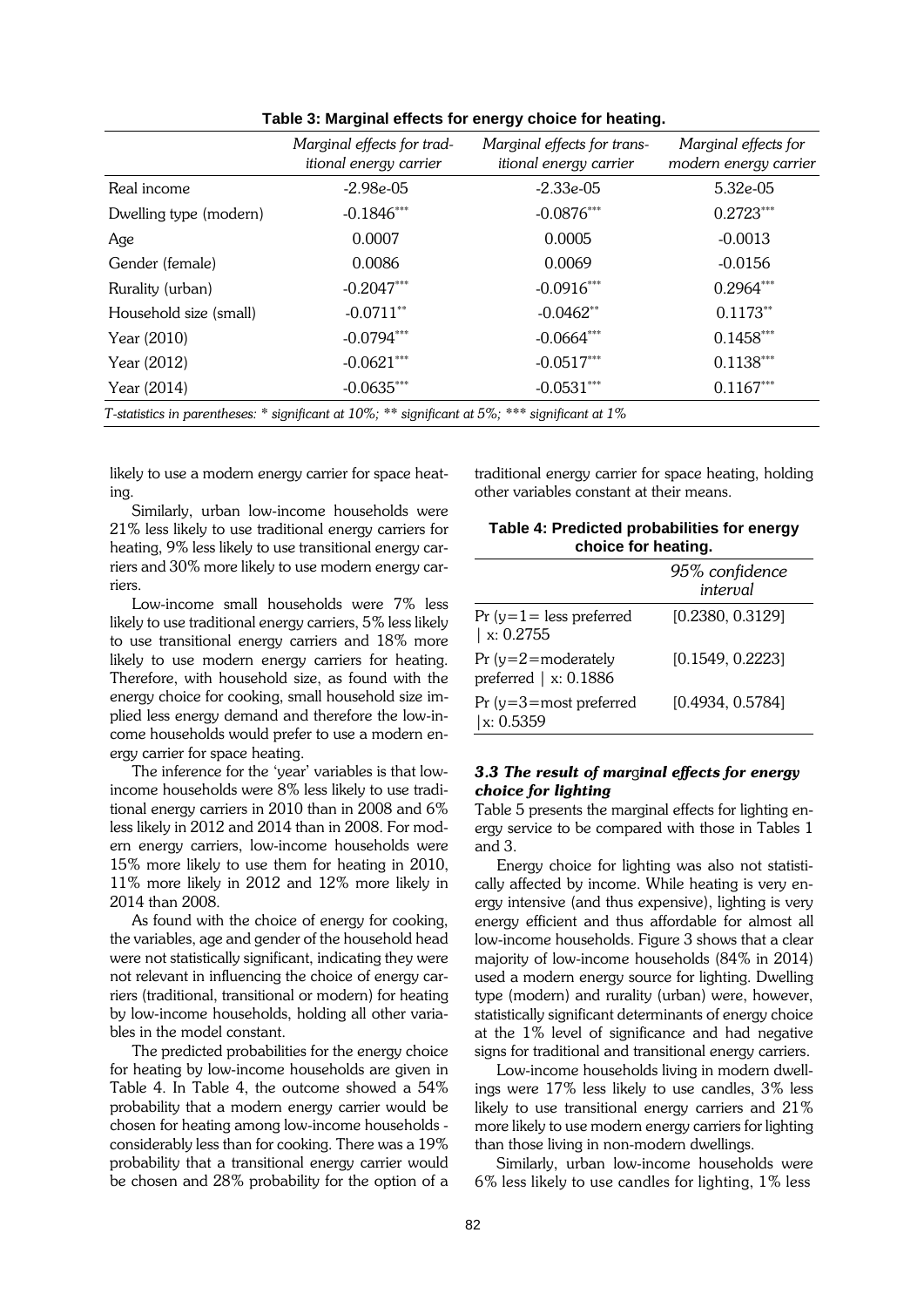|                                                                                                | Marginal effects for<br>candles | Marginal effects for trans-<br>itional energy carrier | Marginal effects for<br>modern energy carrier |
|------------------------------------------------------------------------------------------------|---------------------------------|-------------------------------------------------------|-----------------------------------------------|
| Income                                                                                         | $-2.67e-05$                     | $-6.69e-06$                                           | $3.34e-05$                                    |
| Dwelling type (modern)                                                                         | $-0.1792***$                    | $-0.0327***$                                          | $0.2120***$                                   |
| Age                                                                                            | 0.0001                          | 2.76e-05                                              | $-0.0001$                                     |
| Gender (female)                                                                                | $-0.0311$                       | $-0.0074$                                             | 0.0385                                        |
| Rurality (urban)                                                                               | $-0.0576***$                    | $-0.0131***$                                          | $0.0708***$                                   |
| Household size (small)                                                                         | $-0.0176$                       | $-0.0042$                                             | 0.0219                                        |
| Year (2010)                                                                                    | $-0.0155$                       | $-0.0039$                                             | 0.0195                                        |
| Year (2012)                                                                                    | $-0.0303$                       | $-0.0077$                                             | 0.0380                                        |
| Year (2014)                                                                                    | $-0.0498***$                    | $-0.0129**$                                           | $0.0627***$                                   |
| T-statistics in parentheses: * significant at 10%; ** significant at 5%; *** significant at 1% |                                 |                                                       |                                               |

**Table 5: Marginal effects for energy choice for lighting.**

likely to use transitional energy carriers and 7% more likely to use modern energy carriers than rural low-income households, holding other variables in the model constant. This marginal effect implied that there was much less difference in the probability of using modern energy carriers for lighting between urban/rural than there was for cooking and heating.

Table 5 shows that 2014 was statistically significant at the 1% level of significance for candles and the 5% level of significance for transitional energy carriers and had negative signs. Thus, in 2014, lowincome households were 5% less likely to use candles compared with 2008 and 1% less likely to use transitional energy carriers compared with 2008. For the modern energy carrier, the marginal effect suggests that the low-income households are 6% more likely to use modern energy carrier for lighting than in 2008, holding other variables in the model constant at their means. Unexpectedly, 2010 and 2012 were not statistically significant for the three energy choice options as they were for cooking and heating. This may be caused by electricity supply crises faced by the country with emergencies in supply declared in 2008/2009.

Finally, in addition to the 'year' variables, age and gender of the household head and the size of the household were statistically insignificant, indicating they were not relevant in influencing the choice of energy carriers for lighting by low-income households.

The predicted probabilities for energy choice for lighting by low-income households is thus shown in Table 6. Notably, in making the energy choice for lighting, 'less preferred' is associated with candles, 'moderately preferred' with transitional energy carriers and 'most preferred' with modern energy carriers. The result from Table 6 implied that there was a 77% probability that a modern energy carrier would be chosen for lighting and less than 1% probability

that the low-income households were likely to opt for transitional energy carriers. Lastly, there was 19% probability that low-income households would choose candles for lighting. For cooking, the predicted probability was 60%; it was 54% for heating and 77% for lighting. These percentages reflect the energy intensity needed for each service considering electricity as the source of energy.

**Table 6: Predicted probabilities for energy choice for lighting.**

|                                                     | 95% confidence<br>interval |
|-----------------------------------------------------|----------------------------|
| Pr $(y=1)$ = less preferred  <br>x: 0.1871          | [0.0316, 0.0629]           |
| $Pr(y=2=moderately pre-$<br>ferred $\vert x: 0.047$ | [0.1572, 0.2168]           |
| Pr $(y=3=most)$ preferred  <br>x: 0.7657            | [0.7329, 0.7986]           |

#### **4. Conclusions**

The quantitative insight on energy ladder behaviour for cooking is one key finding in this study; low-income households that originally used traditional or transitional energy carriers would shift up to transitional or modern energy carriers for cooking as their income increases. The importance of low-income households adopting energy ladder behaviour is the reduction in the use of traditional or transitional energy carriers; this in turn has positive external results for society, including less deforestation and reduced greenhouse gas emissions into the atmosphere (Baiyegunhi and Hassan 2014).

The implication of the finding regarding energy stacking is that even in South Africa, where most people have access to electricity; some households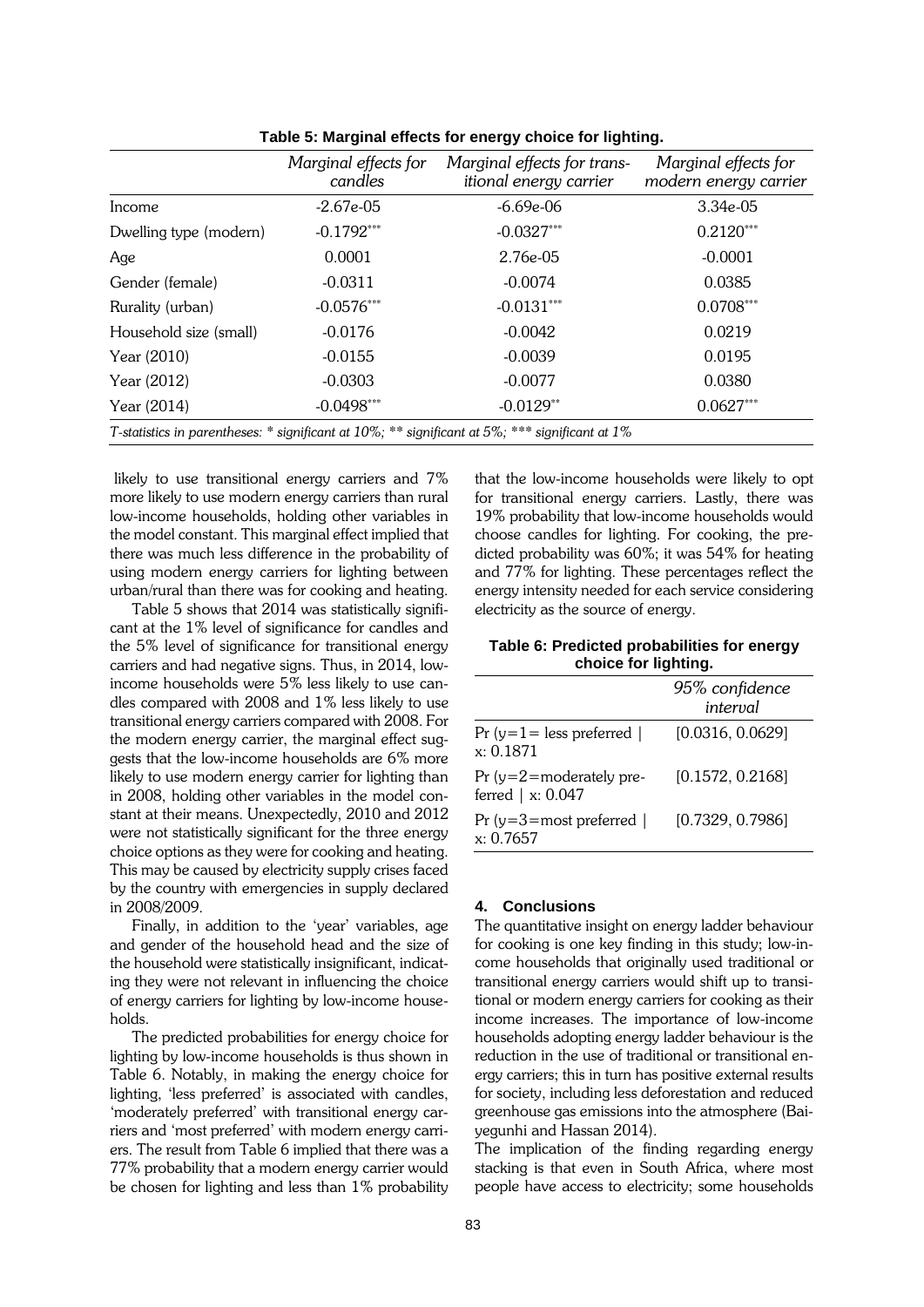still demonstrate energy poverty. The use of energy efficient appliances for heating could assist in the switch to modern energy carriers. Policies to reduce energy poverty need a multi-pronged approach, not only a focus on electricity access. Rural low-income households have greater access to wood than urban ones, and could be using fuelwood as energy security or for some cultural preferences (especially when it comes to cooking).

The type of dwelling and geographical location could aid the adoption of modern energy carriers by low-income households. Suitable measures to combat energy poverty should therefore be urban-rural specific. This information is important for providing support for the design and implementation of effective energy policies for the residential sector.

# **Note**<br>1. **A**

A supplementary file containing the variable description and measurement, literature on energy transition patterns and determinants of energy choice by lowincome households in developing countries is available at:

https://journals.assaf.org.za/jesa/article/view/4389.

#### **References**

- Agresti, A. 2010. Analysis of ordinal categorical data, Second edition. New York: Wiley. <https://doi.org/10.1002/9780470594001>
- Arnold, J.E.M., Kohlin, G. and Persson, R. 2006. Wood fuels, livelihoods and policy interventions: Changing perspectives. *World Development*, 34 (3): 596–611. <https://doi.org/10.1016/j.worlddev.2005.08.008>
- Baiyegunhi, L.J.S. and Hassan, M.B. 2014. Rural household fuel and energy transition: Evidence from Giwa LGA Kaduna State, Nigeria. *Energy for Sustainable Development*, 20: 30-35.
- Brown, M., Daniels, R., De Villiers, L., Leibbrandt, M. and Woolard, I. 2012. National Income Dynamics Study Wave 2 User Manual. Southern Africa Labour and Development Research Unit, University of Cape Town, Cape Town, South Africa.
- Buis, M. 2010. Interpretation of interactions in non-linear models. *The Stata Journal*, 10: 305-308.
- Davis, M. 1998. Rural household energy consumption: The effects of access to electricity- Evidence from South Africa. *Energy Policy*, 26(3): 207–217. [https://doi.org/10.1016/S0301-4215\(97\)00100-6](https://doi.org/10.1016/S0301-4215(97)00100-6)
- Department of Energy (DoE). 2013. Integrated Resource Plan for Electricity (IRP) 2010-2030. Update report 2013. Pretoria: South Africa.
- Department of Minerals and Energy (DME). 2003. Electricity basic services support tariff (free basic electricity policy). Pretoria. Available at: www.energy.gov.za
- Greene, W.H. 2008. *Econometric analysis*. Sixth Edition. Upper Saddle River, New Jersey: Prentice Hall.
- Gujarati, D.N. and Porter, D.C. 2009. *Basic econometrics.* Fifth Edition. Mc Graw-Hill, New York.

Hosier, R.H. and Dowd, J. 1987. Household fuel choice in Zimbabwe: An empirical test of the energy ladder hypothesis. *Journal of Resources and Energy*, 9: 347-361.

[https://doi.org/10.1016/0165-0572\(87\)90003-X](https://doi.org/10.1016/0165-0572(87)90003-X)

Howells, M.I., Alfstad, T., Victor, D.G., Goldstein, G. and Remme, U. 2003. An energy model for a low income rural African village. Energy Research Centre, University of Cape Town, Cape Town, South Africa. Working Paper Number 18.

Hsiao, C. 2014. *Analysis of panel data*, Volume 54. Cambridge University Press. <https://doi.org/10.1017/CBO9781139839327>

Inglesi-Lotz, R. 2010. Electricity demand in South Africa: Conditional forecasts to 2030. *Applied Energy*, 87: 197-204.

<https://doi.org/10.1016/j.apenergy.2009.08.017>

- International Energy Agency (IEA). 2002. *Energy poverty.* World Energy Outlook. Paris.
- Joyeux, R. and Ripple, R.D. 2007. Household energy consumption versus income and relative standard of living: A panel approach. *Energy Policy*, 35 (1): 50– 60.

<https://doi.org/10.1016/j.enpol.2005.10.012>

Kowsari, R. and Zerriffi, H. 2011. Three dimensional energy profiles: A conceptual framework for assessing household energy use. *Journal of Energy Policy*, 39: 7505–7517.

<https://doi.org/10.1016/j.enpol.2011.06.030>

- Lay, J., Ondraczek, J. and Stoever, J. 2013. Renewables in the energy transition: Evidence on solar home systems and lighting fuel choice in Kenya. *Energy Economics*, 40: 350–359. <https://doi.org/10.1016/j.eneco.2013.07.024>
- Lee, S.M., Kim, Y., Jaung, W. Latifah, S., Afifi, M. and Fisher, L.A. 2015. Forests, fuelwood and livelihoods – Energy transition patterns in Eastern Indonesia. *Energy Policy*, 85: 61-70. <https://doi.org/10.1016/j.enpol.2015.04.030>
- Leibbrandt, M., Woolard, I. and de Villiers, L. 2009. Methodology: Report on NIDS Wave 1. Southern Africa Labour and Development Research Unit (SALDRU), University of Cape Town, Cape Town, South Africa. Technical paper, volume 1.
- Liu, W., Spaargaren, G., Heerick, N., Mol, A.P.J. and Wang, C. 2013. Energy consumption practices of rural households in North China: Basic characteristics and potential for low carbon development. *Energy Policy*, 55: 128-138. <https://doi.org/10.1016/j.enpol.2012.11.031>
- Long, J.S. and Freese, J. 2014. *Regression models for categorical dependent variables using Stata.* Third Edition. College Station, Texas, USA: Stata.
- Madubansi, M. and Shackleton, C.M. 2006. Changing energy profiles and consumption patterns following electrification in five rural villages, South Africa. *Energy Policy*, 34(18): 4081-4092. <https://doi.org/10.1016/j.enpol.2005.10.011>
- Martins, J. 2005. The impact of the use of energy sources on the quality of life of poor communities. *Social Indicators Research*, 72: 373–402. <https://doi.org/10.1007/s11205-004-5583-z>